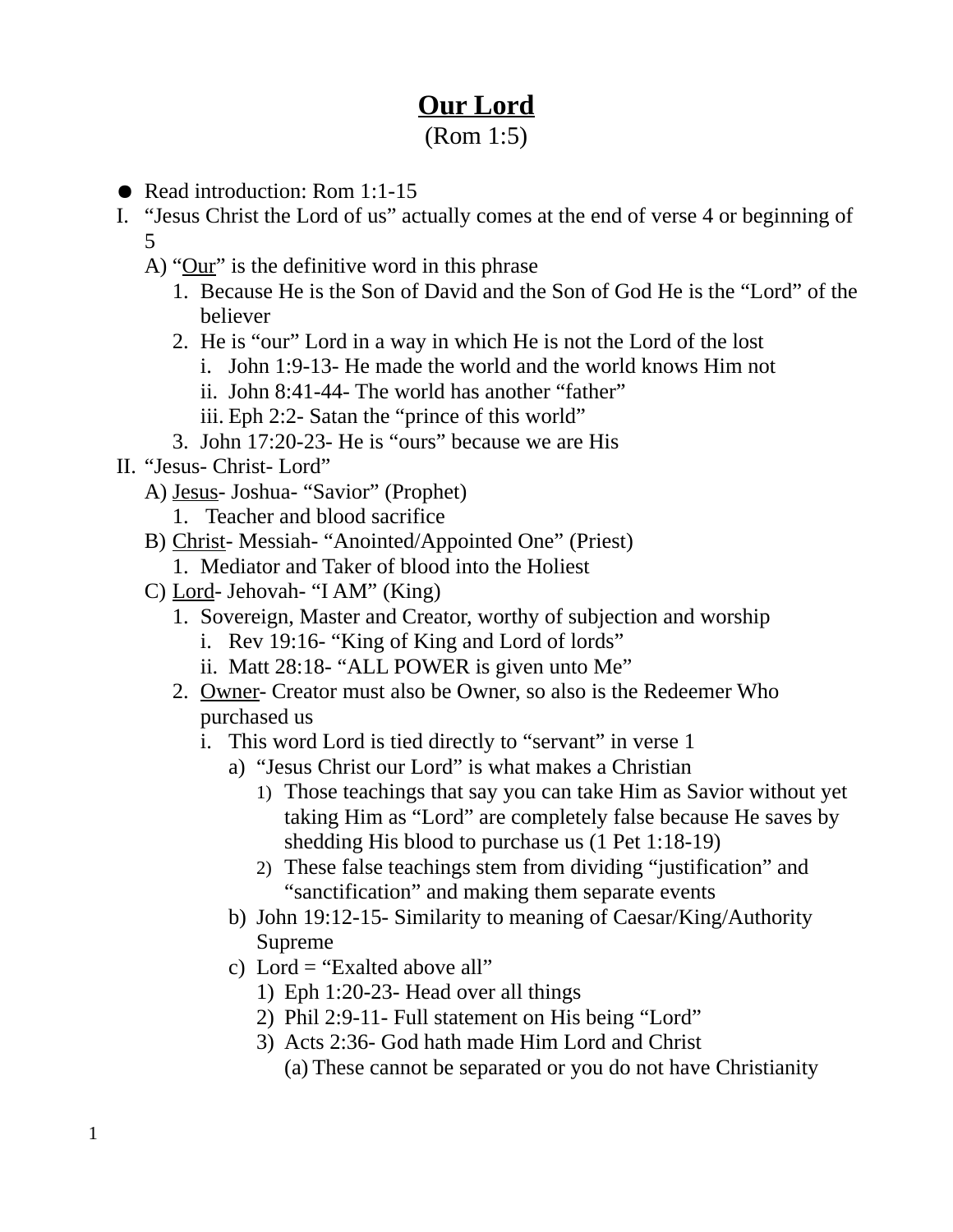- (b)To not know Him as Lord is to not "know" Him
	- (1) To say you know Him as "Lord" and not obey Him is also to not know Him as it defies the meaning of the word "Lord"
		- I. Col 2:6- "As ye have received the Lord, so walk in Him"
- D) "By Whom" we are doing this work
	- 1. This demands His total authority as Owner/Master/King
		- i. If He be not the Lord then Paul is not an apostle and his words carry no weight
	- 2. This then must be by "grace" or it is by merit and once again His total and complete sovereignty is destroyed
		- i. All creatures exist only because of Him, He created and He sustains, and the lost world denies this, because they deny Him as "Lord"
			- a) All new creatures not only believe and acknowledge this truth, but also the truth about the new birth by His grace
- E) "For obedience to (of) the faith"
	- 1. Rom 16:26- The exact same phrase in bookend statement
		- i. This is the obedience of which faith is the central principle
			- a) This is not "in order that we can render obedience to the faith" although that is also true, it is not the context here of the apostle
			- b) Aramaic- "to obey the faith of His name" (Lord Jesus Christ)
				- 1) Others have put it:
					- (a) "To bring about the obedience of faith"
					- (b) "To bring into compliance to His Name"
					- (c) "To yield to God through His message"
						- (1) All these things are in those words "Lord" and "servant"
		- ii. There are 2 forms of faith
			- a) Obedience in which faith consists
				- 1) Credit given to the gospel as God's message
			- b) Obedience as a fruit of faith
				- 1) Works performed because we have believed and He is now our "Lord"
		- iii. Jews sought signs, Greeks wanted wisdom, God demands faith because "He is God" and faith submits to His plan of redemption through Christ Jesus the Lord
			- a) 1 Pet 1:22- Purified souls in obeying the truth (not in obedient works)
			- b) John 6:28-29- Works of God is to believe on the Lord Jesus Christ and go on believing in Him
			- c) Heb 11:6- Faith please God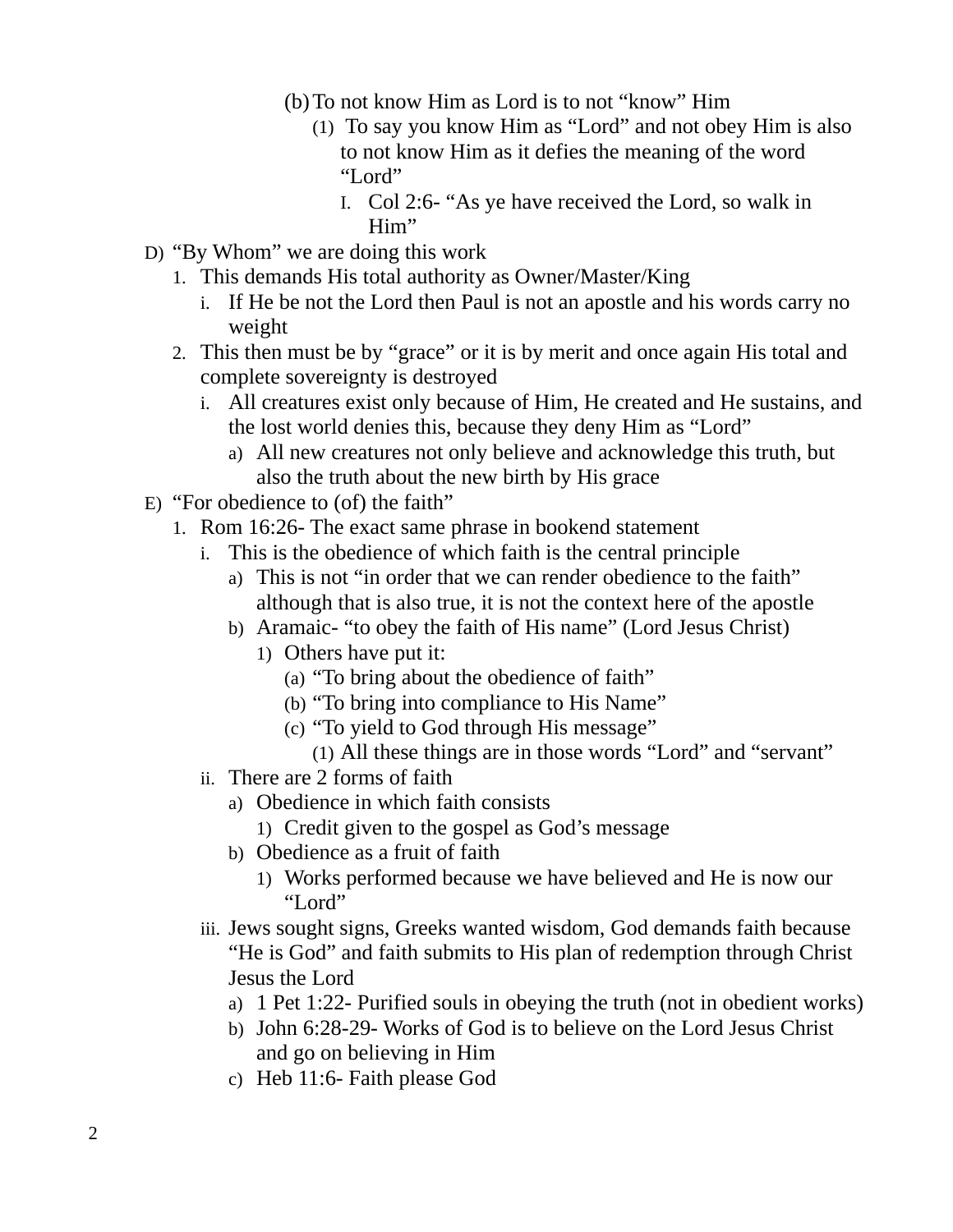- 2. Correct understanding of what sin is will lead to a clear definition of the word "Lord"
	- i. Sin= Disobedience to God (not obedient to our Master)
		- a) Sin is refusal to obey the Master's commands
			- 1) Look at the first sin, it wasn't murder or filth, it was rebellion (a) Adam and Eve simply stopped listening to God
				- (b) A person can live a very clean and acceptable life in the service of self and still be vile in sin because he is in rebellion against the "Lord"
	- ii. The gospel is the exact opposite of this disobedience
		- a) "Obedience of faith" = "listen to God" and this starts with believing He is and His Son has been sent, this is all part of the obedience of faith
		- b) Man's sin separated him from His "Lord" and so now the gospel message comes and must "reintroduce" fallen and blind man to the "Lord" in the person of Jesus Christ
			- 1) Rom 6:17- Obeyed the form of words delivered you
			- 2) Rom 10:3- Have not submitted to God's righteousness
			- 3) Rom 10:16- Have not all "obeyed the gospel" = "believed"
	- iii. Eph 2:1-3- Fallen man has submitted to a new master/lord
		- a) Man serves the flesh, the devil and the world
		- b) Acts 17:30- God commands all men to repent (turn back to Master/Lord)
			- 1) 1 John 3:23- Command is to believe "on the name of the Lord Jesus Christ"
				- (a) Not part of the name or by stages
			- 2) 1 John 5:10- To not believe is to call God a liar
				- (a) The first reason to believe is simply because "God said so"
		- c) Col 1:12-13- Translation into new kingdom
			- 1) Through the "obedience of faith" the Lord brings us out of one kingdom and makes us citizens of another (change of ownership)
				- (a) Satan's kingdom of disobedience, self-service, faithlessness and rebellion ("children of disobedience")
				- (b) Kingdom of God and of obedience of faith and submitting to God
			- 2) Compare Rom 16:9 with Rom 1:8
				- (a) The Romans had this "obedience of faith" and now Paul is writing to them to fully explain what they had by union with Christ Jesus the Lord